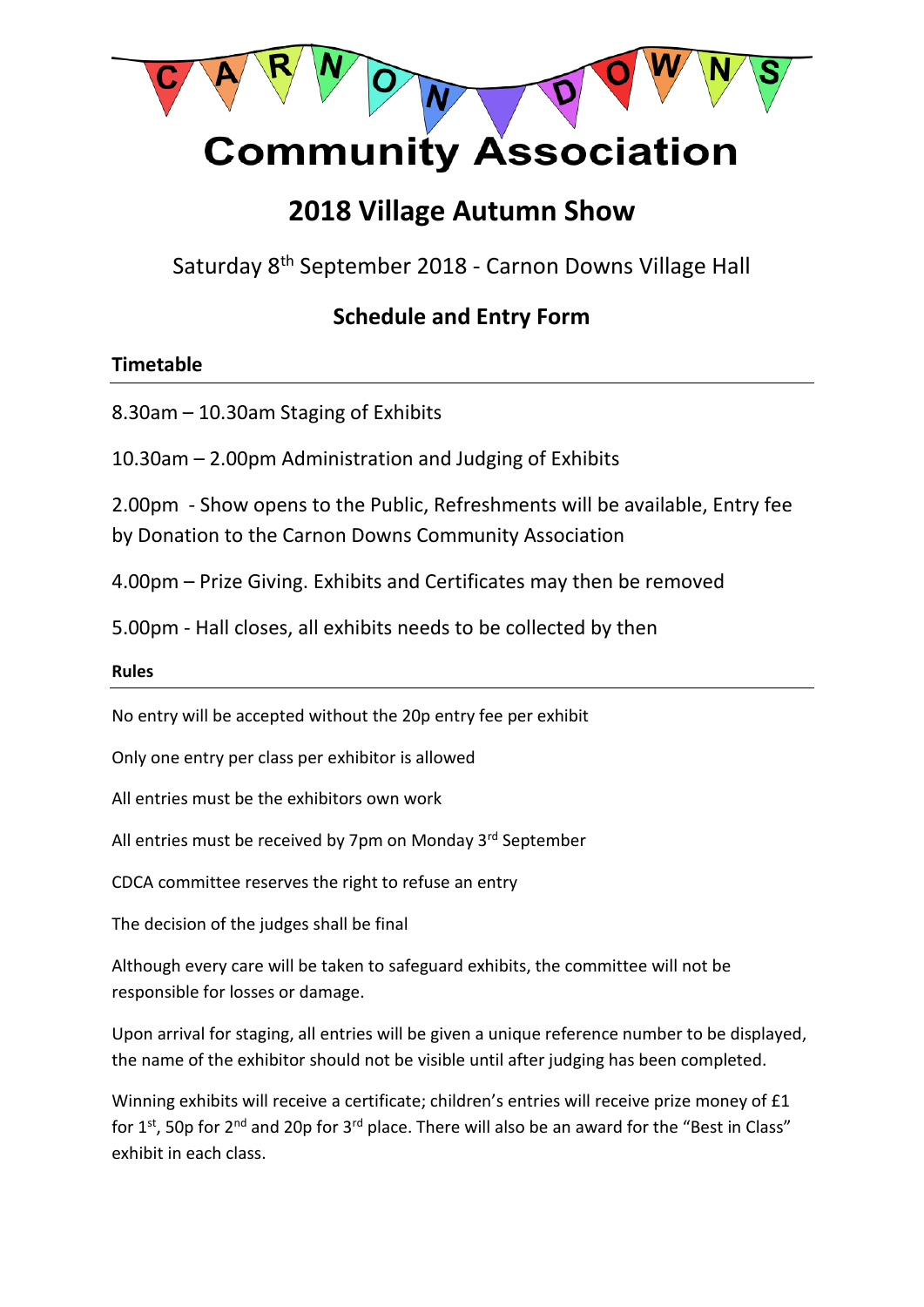## **Classes**

## **Children's**

Will be judged in 3 age groups, based on age on the day of the show;

a) Under 5's b) Age 6 to 8, c) Age 9 to 12.

- 1. The smallest flower you can find (wild or cultivated)
- 2. A decorated cupcake
- 3. A Wooden Spoon Person
- 4. Best Paper Airplane judged on appearance and distance travelled
- 5. A lego creation, not from a kit
- 6. A mini garden (no bigger than A4/ seed tray size)
- 7. A Painted Pebble
- 8. Tallest Sunflower *if not transportable to the village hall, judges will visit entries within the Feock Parish, to measure and photograph on Friday 7th September. Please ensure a telephone number is given to enable us to arrange this.*

## **Cookery**

- 9. Vanilla Victoria Sandwich Cake (7inch/ 18cm tin, no fresh cream)
- 10. A 2lb Loaf cake (e.g. tea/carrot/banana)
- 11. 4 Saffron Buns
- 12. Medium Meat Pasty
- 13. A White Loaf of Bread
- 14. Vegetarian quiche

*In the interest of hygiene, please leave all cookery exhibits covered. Judges will remove and replace the covers.*

### **Preserves**

- 15. Bottle of alcoholic drink (wine, beer, cider, sloe gin etc)
- 16. Bottle of non-alcoholic drink (lemonade, ginger beer, cordial etc)
- 17. A jar of Jam any fruit
- 18. A jar of Marmalade
- 19. A jar of Chutney
- 20. A jar of pickles any vegetable

*All should be homemade within the past 12 months and clearly labelled with key ingredient*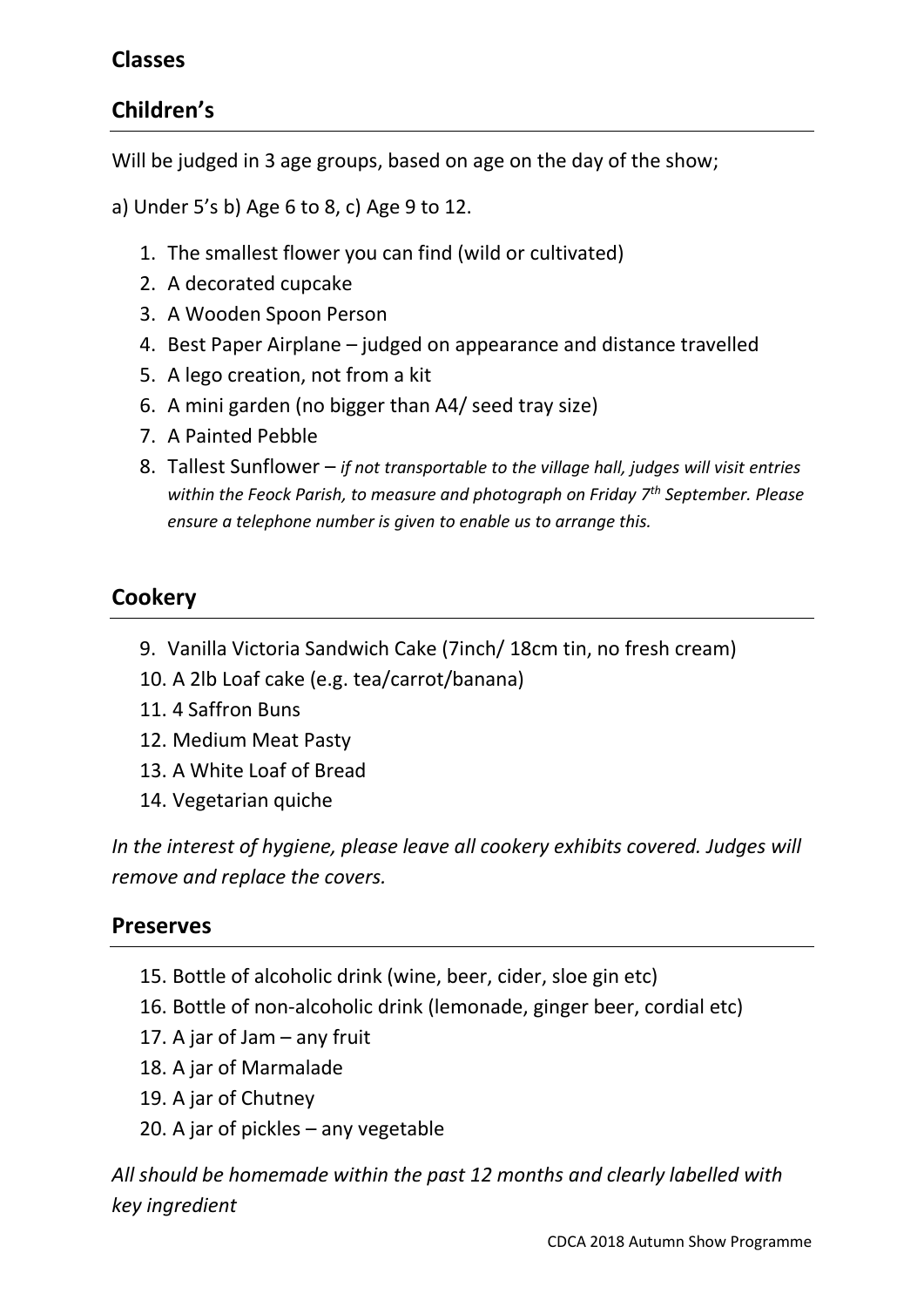#### **Produce**

- 21.Beans, any climbing variety. Six on a plate
- 22. Leeks, two of any variety.
- 23. Tomatoes, any variety. Four on a plate
- 24. Apples, any variety, eating or cooking. Four on a plate
- 25. Autumn Fruit Bowl. Can be garden grown, hedgerow or a mixture.
- 26. Any giant Vegetable.

#### **Photography**

- 27. A subject or scene connected to Carnon Downs
- 28. Still life, up close
- 29. "I wasn't expecting that!"
- 30. The Weather
- 31. An Animal, bird or wildlife
- 32. An image produced from more than one picture using a digital programme such as Photoshop.

*Colour or Black and White, unmounted, maximum 7x5*

#### **Craftwork**

- 33. A Crocheted item
- 34. Needlework item
- 35. A Knitted item
- 36. Patchwork/quilting
- 37. Painting in any medium (no larger than 16x20inches, 40x50cm)
- 38. A piece of pottery or ceramics

*Entries must have been produced in the past 12 months.*